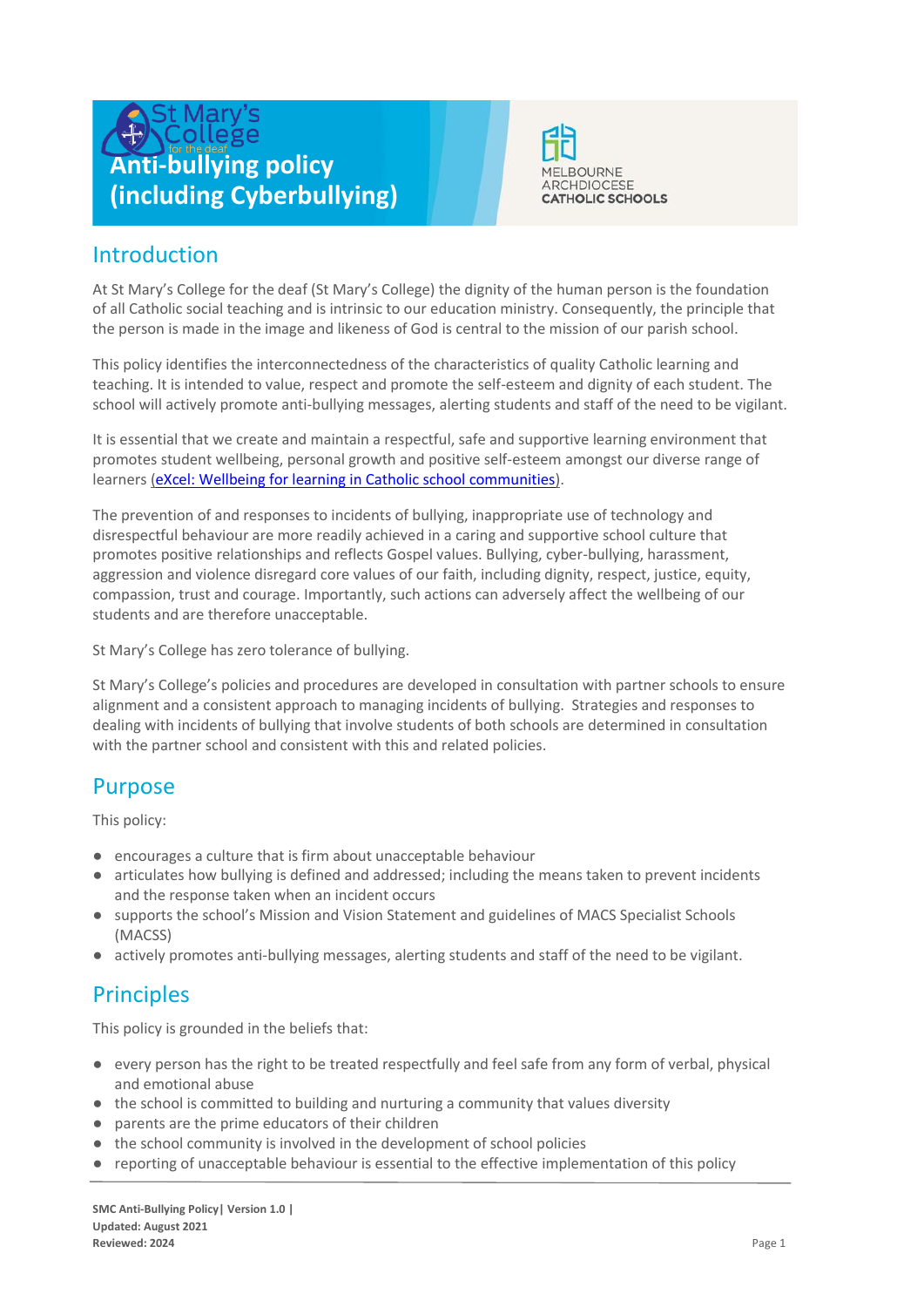- complainant(s) will be protected from victimisation
- learning technologies are used ethically and responsibly in the school environment
- communication is respectful and human dignity is valued
- regular monitoring of school policies is necessary.

# Definitions

**Harassment:** is unwelcome behaviour that intimidates, offends, or humiliates a person or group because of a particular characteristic such as identity, race, culture or ethnic origin; religion; physical characteristics; gender; sexual orientation; ability or disability.

**Bullying:** is repeated unreasonable behaviour directed towards a person that creates a risk to health and safety. It occurs when an individual or a group deliberately upsets or hurts another person, their property, reputation or social acceptance on more than one occasion. Forms of bullying include:

**Physical bullying**: pushing, shoving, fighting, pinching and any other unwelcome physical contact used intentionally to intimidate or hurt someone.

**Verbal bullying:** put downs, particularly those referring to physical characteristics, can result in loss of self-esteem. Racial discrimination of any kind is a form of bullying.

**Gesture bullying:** non-verbal signals used to silence and intimidate a victim.

**Extortion bullying:** physically stronger and more powerful students may bully other students into giving up their possessions, buying food and drink, or taking part in rule breaking activities.

**Exclusion bullying:** deliberately being left out of activities is a most hurtful form of bullying.

**Visual bullying:** offensive notes or material, graffiti, or damaging other people's possessions.

**Sexual bullying:** touching, sexually orientated jokes, drawings of, or writing about someone's body, using rude names or commenting about someone's morals, unwanted invitations of a sexual nature, asking questions about someone's private life.

**Cyber-bullying:** the use of various forms of electronic media to spread text and visual messages to cause hurt, embarrassment, intimidation.

**Categories of Bullying:** There are three broad categories of bullying:

- **1. Direct physical bullying:** This form includes hitting, tripping, and pushing or damaging property.
- **2. Direct verbal bullying:** This form includes name calling, insults, homophobic or racist remarks, or verbal abuse.
- **3. Indirect bullying:** This form of bullying is harder to recognise and often carried out behind the bullied person's back. It is designed to harm someone's social reputation and/or cause humiliation. Indirect bullying includes:
	- lying and spreading rumours
	- playing nasty jokes to embarrass and humiliate
	- mimicking
	- encouraging others to socially exclude someone
	- damaging someone's social reputation and social acceptance
	- cyber-bullying, which involves the use of email, text messages or chat rooms to humiliate and distress someone.

### **What Bullying is Not**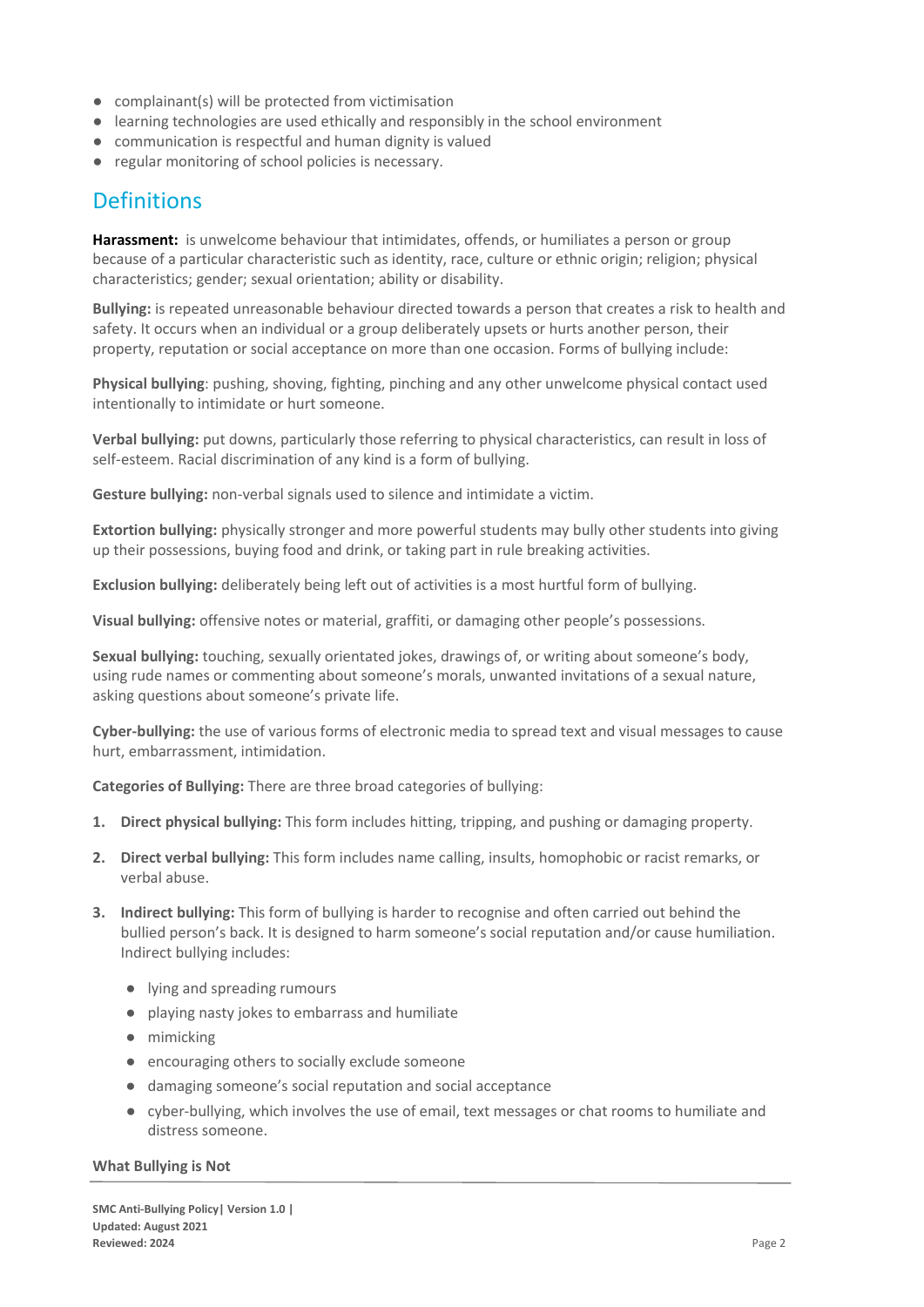Many distressing behaviours are not examples of bullying, even though they are unpleasant and often require teacher intervention and management. There are three socially unpleasant situations that are often confused with bullying including:

- **Mutual conflict:** In mutual conflict situations, there is an argument or disagreement between students but not an imbalance of power. Both parties are upset and usually both want a resolution to the problem. However, unresolved mutual conflict sometimes develops into a bullying situation, with one person becoming targeted repeatedly for 'retaliation' in a one-sided way.
- **Social rejection or dislike:** Unless the social rejection is directed towards someone specifically and involves deliberate and repeated attempts to cause distress, exclude or create dislike by others, it is not bullying.
- **Single-episode acts:** Single episodes of nastiness or physical aggression are not the same as bullying. If a student is verbally abused or pushed on one occasion they are not being bullied. Nastiness or physical aggression that is directed towards many different students is not the same as bullying.

# **Procedures**

All members of our school community must be aware of the possibility of bullying and take action to prevent bullying (including harassment), if it is reasonably foreseeable. St Mary's College and the partner school collaborate when there is an incident or allegation of bullying that involves a student of St Mary's College. This ensures an agreed approach with both schools implementing consistent and appropriate responses and prevention strategies that consider the inclusiveness and the diversity of students. This may also require greater or different measures as appropriate due to a student being deaf or hard of hearing, their age, other disabilities or vulnerabilities and taking into account any linguistic or cultural considerations.

## **(Refer to Appendices 1 and 2).**

## **Responsibilities: The school**

St Mary's College responds to all reported incidents of bullying, perceived or actual, sensitively, fairly and promptly by:

- using an Anti-Bullying Response Pathway when we become aware of incidents. The Pathway assists with a regulated and thorough response **(refer to Appendix 1)**
- implementing an Anti-Bullying Action Plan as part of the Response Pathway **(refer to Appendix 2)**
- keeping a written record of any bullying investigation **(refer to Appendix 3)**
- encouraging students, staff and parent and carers to report bullying and cyber-bullying to the class teacher or directly to the principal
- investigating complaints of bullying and cyber-bullying in a manner that respects the dignity and privacy of those involved **(refer to Appendix 5)**
- nominating a person or staff to coordinate strategies for the resolution of specific bullying incidents reported in this school
- notifying parents/guardians of bullying incidents involving their children
- notifying the relevant Regional Learning Consultant of any serious incident
- contacting the Police/Police Youth Liaison Officer if the bullying situation has involved violence, threat of harm or alleged criminal conduct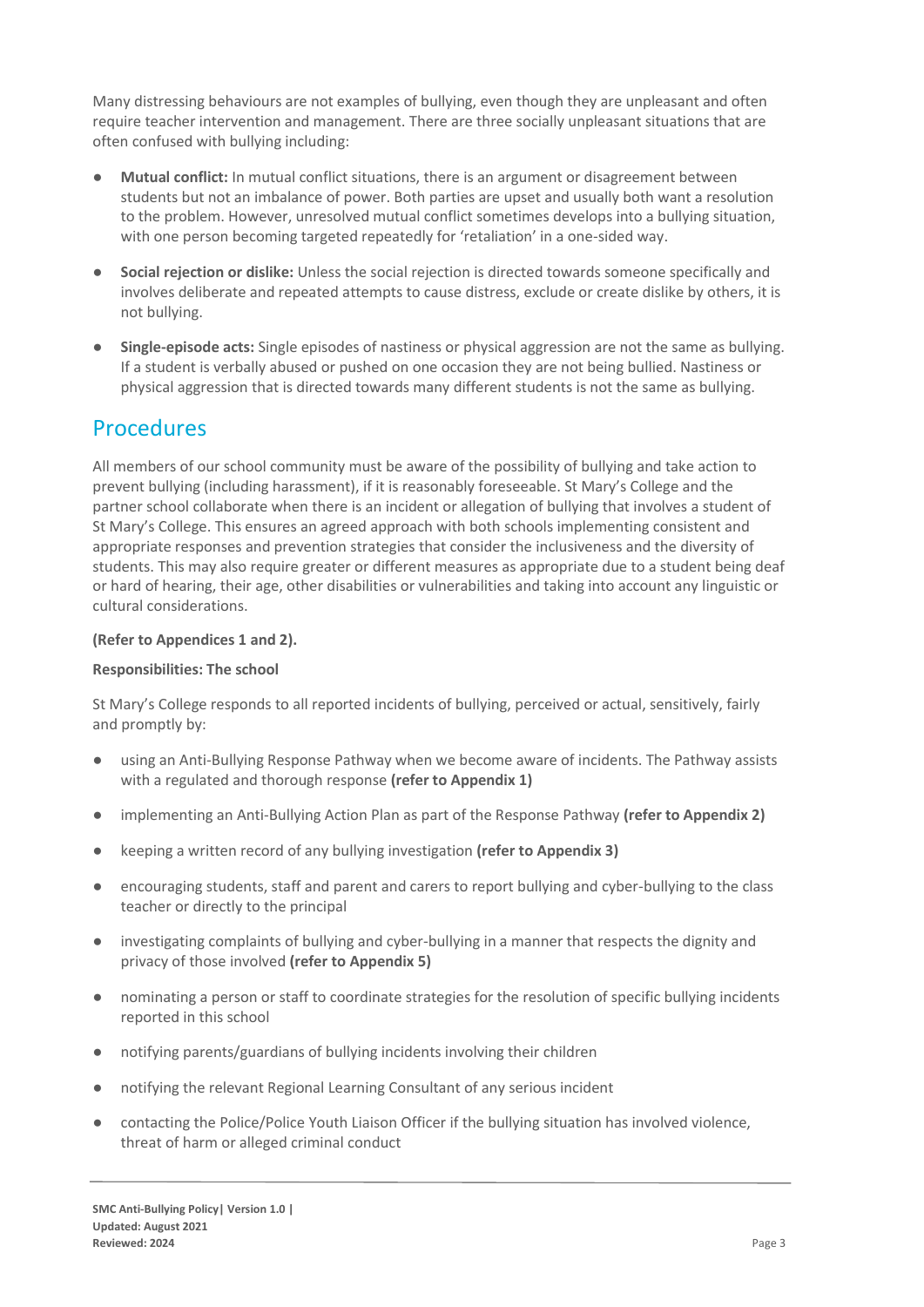- maintaining records of bullying incidents and related interventions
- conducting Student Safety Audits at least once a year to promote safe, inclusive and respectful learning environments
- promoting student voice and empowerment in classrooms and through the use of Student Representative Council to discuss matters associated with bullying, cyber bullying, safety and wellbeing
- reviewing and evaluating the school's anti-bullying policy and the responsible use of technology procedures to ensure they are working effectively **(refer to Appendix 4)**
- engaging with parents/guardians to review and evaluate the school's anti-bullying policy and the responsible use of technology procedures to ensure they are working effectively **(refer to Appendix 4)**.

### **Responsibilities: Staff**

Staff at St Mary's College aim to treat all members of the school community with dignity and respect and build respectful relationships that respond effectively and sensitively to the needs of each student by:

- implementing the student anti-bullying and responsible use of technology procedures by responding promptly and appropriately to reported incidents of bullying
- supporting the student anti-bullying and responsible use of technology procedures through positive modelling and the promotion of appropriate behavior
- support students to build positive relationships with all members of the school community
- engaging in professional learning to support appropriate anti-bullying responses which could include cyber safety, restorative justice practices, mediation and developing social skills in students. Such opportunities are made available to staff on the same basis as other professional learning.
- supporting all aspects of related school policies
- remaining vigilant in how students are using technology through positive modelling and the promotion of appropriate behaviour
- embedding critical thinking, values clarification, respectful relationships and developing empathy into our teaching practice
- responding to bullying and cyber-bullying concerns by providing age appropriate guidance and boundaries so that students can learn to self-regulate.

### **Responsibilities: Students**

Students at St Mary's College have responsibilities to treat all students and members of the school community with dignity and respect, consistent with the Student Code of Conduct, and to use technology appropriately and respectfully. The staff at St Mary's College encourages and supports students to:

- follow the anti-bullying and responsible use of technology procedures
- immediately seek help from a trusted adult if they are aware of or involved in a bullying or cyberbullying incident
- seek support if bullied and refrain from retaliating in any bullying incident
- understand that any social networking site that identifies the school by name or image or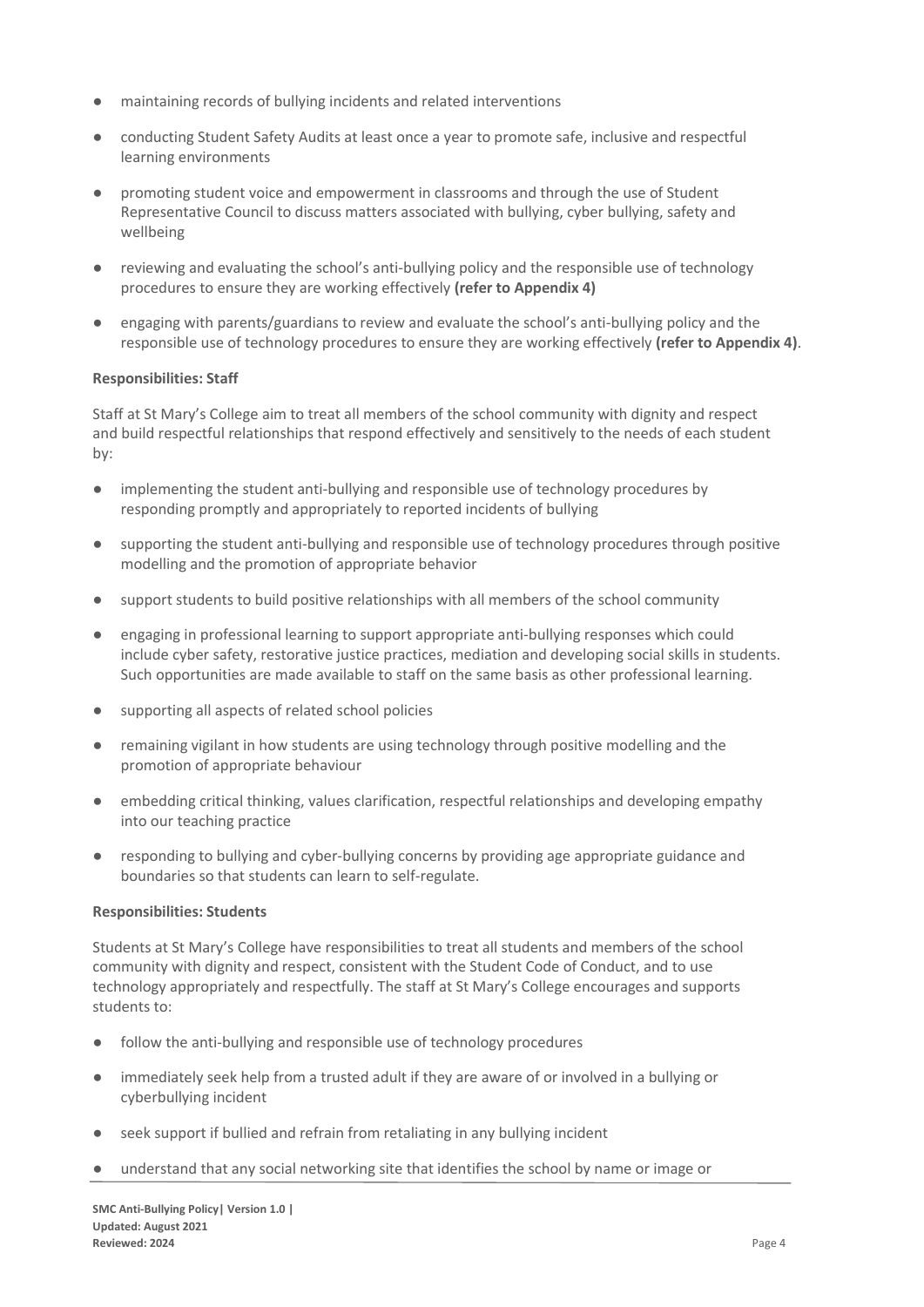implication is part of the school environment

● In age-appropriate circumstances the student should keep evidence of alleged bullying and produce it on request (for example phone text messages).

### **Responsibilities: Parents/Guardians**

Parents/guardians at St Mary's College have responsibilities treat all members of the school community with dignity and respect, consistent with the Code of Conduct, use technology appropriately and respectfully. St Mary's College works in partnership with the partner school and parents/guardians in responding to incidents of bullying. Staff at St Mary's College:

- remind parents/guardians about the need to reinforce the school messages about supporting students to build positive and respectful relationships and in the proper use of technology to help children grow into ethical and responsible digital citizens
- encourage parents/guardians to report serious matters of out-of-school hours bullying and cyberbullying to the Police or other appropriate authority (such as the Internet Service Provider) and, as relevant, to the school
- ask parents/guardians to contact the school immediately through the class teacher or directly through the principal if they know of any bullying incident
- expect that parents/guardians will model behaviour that is indicative of Gospel values and that reflect the school's Vision and Mission statement. Thus parents/guardians are required to act respectively to all members of the school community at all times.
- encourage parents/guardians to report serious matters of out-of-school hours bullying and cyberbullying to the Police or other appropriate authority (such as the Internet Service Provider). When such bullying concerns the wellbeing of their own child, parents are to contact the principal.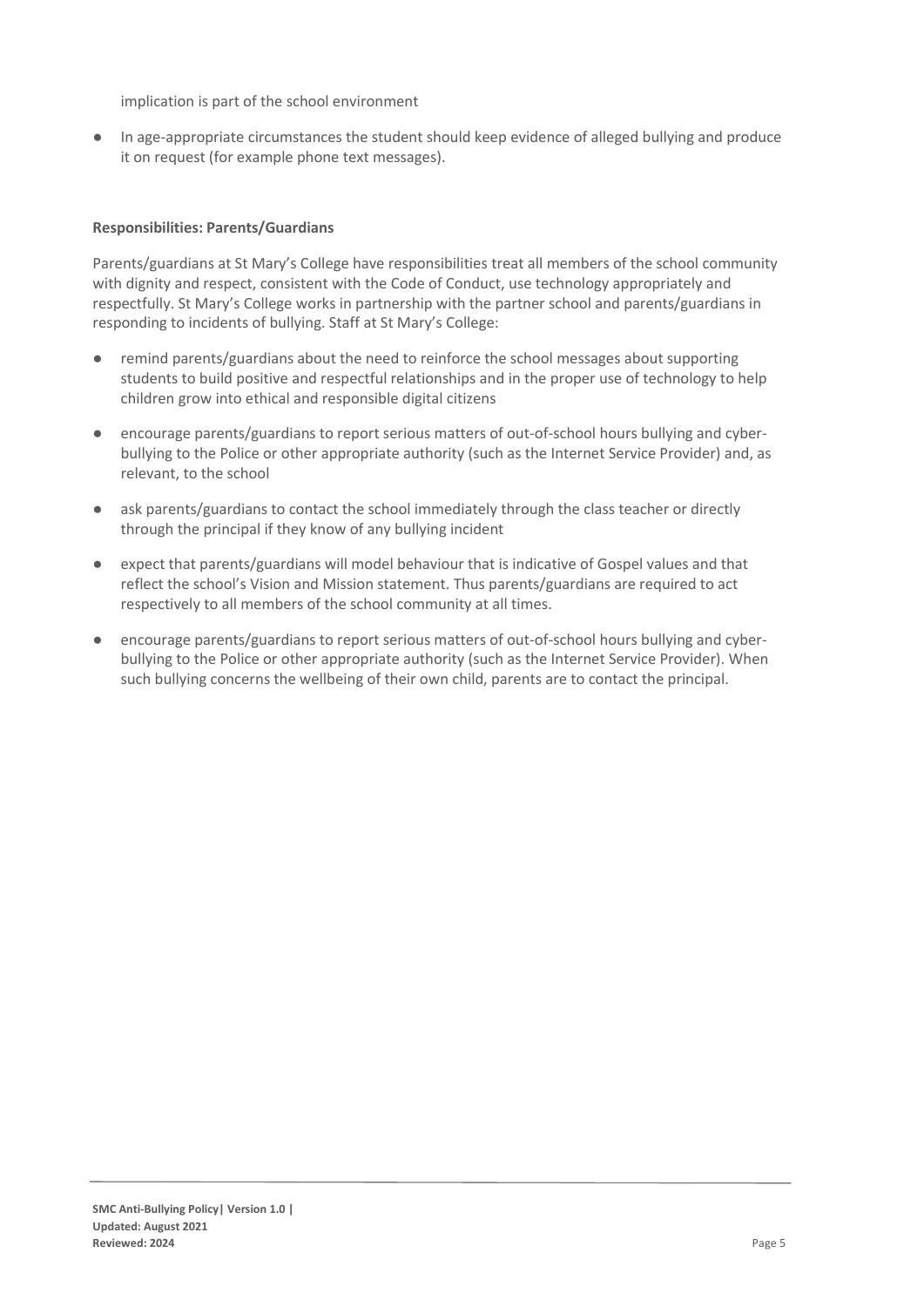# Reporting Incidents of Bullying

Students typically report bullying to teachers or other staff of St Mary's College but are aware they can also make a report to the partner school. Where that occurs, the partner school informs St Mary's College and a response and prevention strategy are determined as appropriate to the situation **(Refer to Appendices and 2).**

All reports of incidents of bullying, whether substantiated or not, must be recorded **(Refer to Appendix 3).**

# Access and Communication

The College's policies and procedures, including how students report incidents of bullying about themselves or others, are explained and available to students in a variety of age-appropriate ways. These include classes about wellbeing and pastoral care, promoting student voice and empowerment, St Mary's College's website and the Student Representative Council. The information is clear and easy for students to locate and understand.

Information is communicated to the school community via the school newsletter, St Mary's College website, parent forums.

St Mary's College staff are aware of the policy and procedures as staff meetings include various aspects of student safety and wellbeing including Anti-Bullying responses, prevention strategies, reporting and recording incidents or allegations of bullying, including harassment.

# List of Appendices

- Appendix 1: Anti-bullying response pathway
- Appendix 2: School anti-bullying action plan
- Appendix 3: Bullying record keeping and investigation tool
- Appendix 4: Anti-bullying policy checklist for schools
- Appendix 5: Step-by-Step Guide: Online incidents of inappropriate behaviour affecting students.

# References

- [Privacy Compliance Manual](https://cevn.cecv.catholic.edu.au/Melb/Document-File/Polices-Compliance-and-Legal/Privacy/Privacy-Compliance-Manual.aspx) (2020). Catholic Education Commission of Victoria Ltd (CECV) (CEVN website)
- Department of Education and Training (Vic). 2021. [Bullying Prevention and Response Policy](https://www2.education.vic.gov.au/pal/bullying-prevention-response/policy)
- Department of Education and Training (Vic). 2021. Cybersafety and Responsible Use of Digital **[Technologies](https://www2.education.vic.gov.au/pal/cybersafety/policy)**
- Department of Education and Training (Vic). 2020. [Mobile Phones -](https://www2.education.vic.gov.au/pal/students-using-mobile-phones/policy) Student Use.

## Resources

Bully [Stoppers](https://www.education.vic.gov.au/about/programs/bullystoppers/Pages/default.aspx) – a resource containing information and advice for the school community, including students, parents and school staff.

[Bullying. No](https://bullyingnoway.gov.au/) Way! – a website for Australian schools, managed by the Safe and Supportive School Communities Working Group (SSSC) which has representatives from all states and territories, including the Catholic and independent schooling sectors.

[eSmart](https://www.education.vic.gov.au/about/programs/bullystoppers/Pages/esmart.aspx) – assists schools to develop a culture that promotes the safe, smart and responsible use of technology.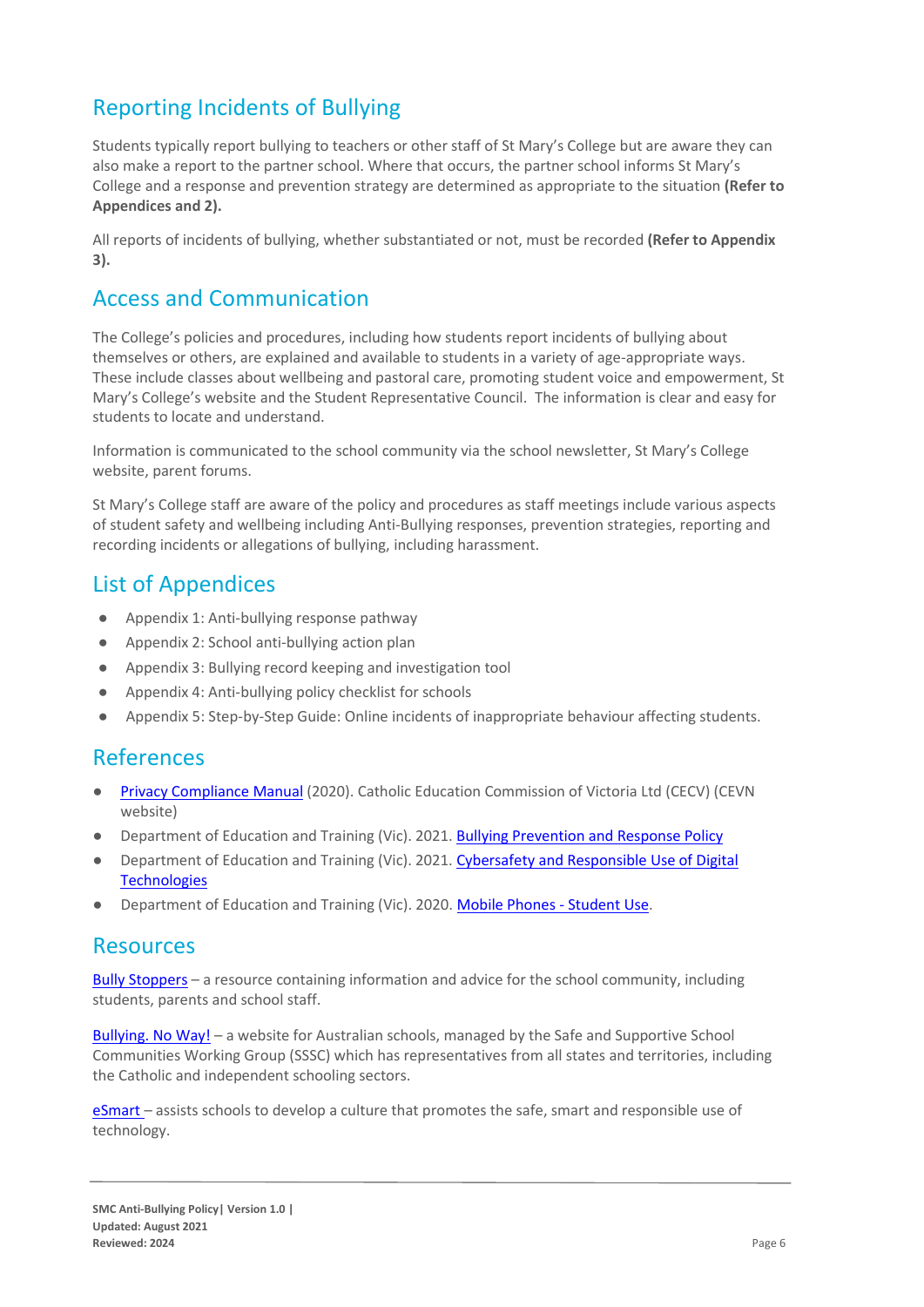eSafety [Commissioner](https://www.esafety.gov.au/) – provides a range of up-to-date information and resources, coupled with a complaints system to assist children who experience serious cyberbullying and image-based abuse.

[Australian Student Wellbeing Framework \(2018\)](https://www.studentwellbeinghub.edu.au/docs/default-source/aswf_booklet-pdf.pdf)

## [Student Wellbeing Hub](https://www.studentwellbeinghub.edu.au/)

Catholic Education Commission of Victoria Ltd (CECV). (2018)[. Introduction to the Principle of Inclusion:](https://cevn.cecv.catholic.edu.au/childsafety/standards.aspx)  Child [Safety in Catholic Schools in Victoria](https://cevn.cecv.catholic.edu.au/childsafety/standards.aspx)

Catholic Education Commission of Victoria Ltd (CECV). (2018)[. Positive Behaviour Guidelines](http://www.cecv.catholic.edu.au/getmedia/bc1d235d-9a98-4bb4-b3ac-84b50fa7c639/CECV-Positive-Behaviour-Guidelines_FINAL2.aspx?ext=.pdf)

Catholic Education Commission of Victoria Ltd (CECV). (2014)[. Whole School Approaches to Supporting](http://www.cecv.catholic.edu.au/getmedia/9a82dbf1-965d-41c7-922c-ea5dd86cc52a/Positive-Student-Behaviour.aspx?ext=.pdf)  [Positive Behaviour](http://www.cecv.catholic.edu.au/getmedia/9a82dbf1-965d-41c7-922c-ea5dd86cc52a/Positive-Student-Behaviour.aspx?ext=.pdf)

Catholic Education Commission of Victoria (CECV). (2016)[. Child Safety Commitment Statement](https://www.cem.edu.au/CatholicEducationMelbourne/media/Documentation/Documents/Child-Safety-Commitment-Statement.pdf)

Catholic Education Melbourne. (2018). [eXcel: Wellbeing for learning in Catholic school communities](https://www.cem.edu.au/Our-Schools/Curriculum-Learning-Programs/Student-Wellbeing/eXcel.aspx)

Catholic Education Melbourne. (2017). [Horizons of Hope: Vision and Context](https://www.cem.edu.au/Our-Schools/Curriculum-Learning-Programs/Horizons-of-Hope/Vision-Context.aspx)

Catholic Education Melbourne. (2017). [Horizons of Hope: Wellbeing](https://www.cem.edu.au/Our-Schools/Curriculum-Learning-Programs/Student-Wellbeing.aspx)

Catholic Education Melbourne. (2017). [Horizons of Hope: Learning Diversity](https://www.cem.edu.au/Our-Schools/Curriculum-Learning-Programs/Horizons-of-Hope/Learning-Diversity.aspx)

Catholic Education Melbourne. (2018). [Identity and growth: A perspective for Catholic schools](https://cevn.cecv.catholic.edu.au/ReligiousEducation.aspx?id=8589945160)

# Related MACSS Policies

Enrolment Policy

Student Behaviour Policy and related CECV Positive Behaviour Guidelines

Pastoral Care of Students Policy

Duty of Care Policy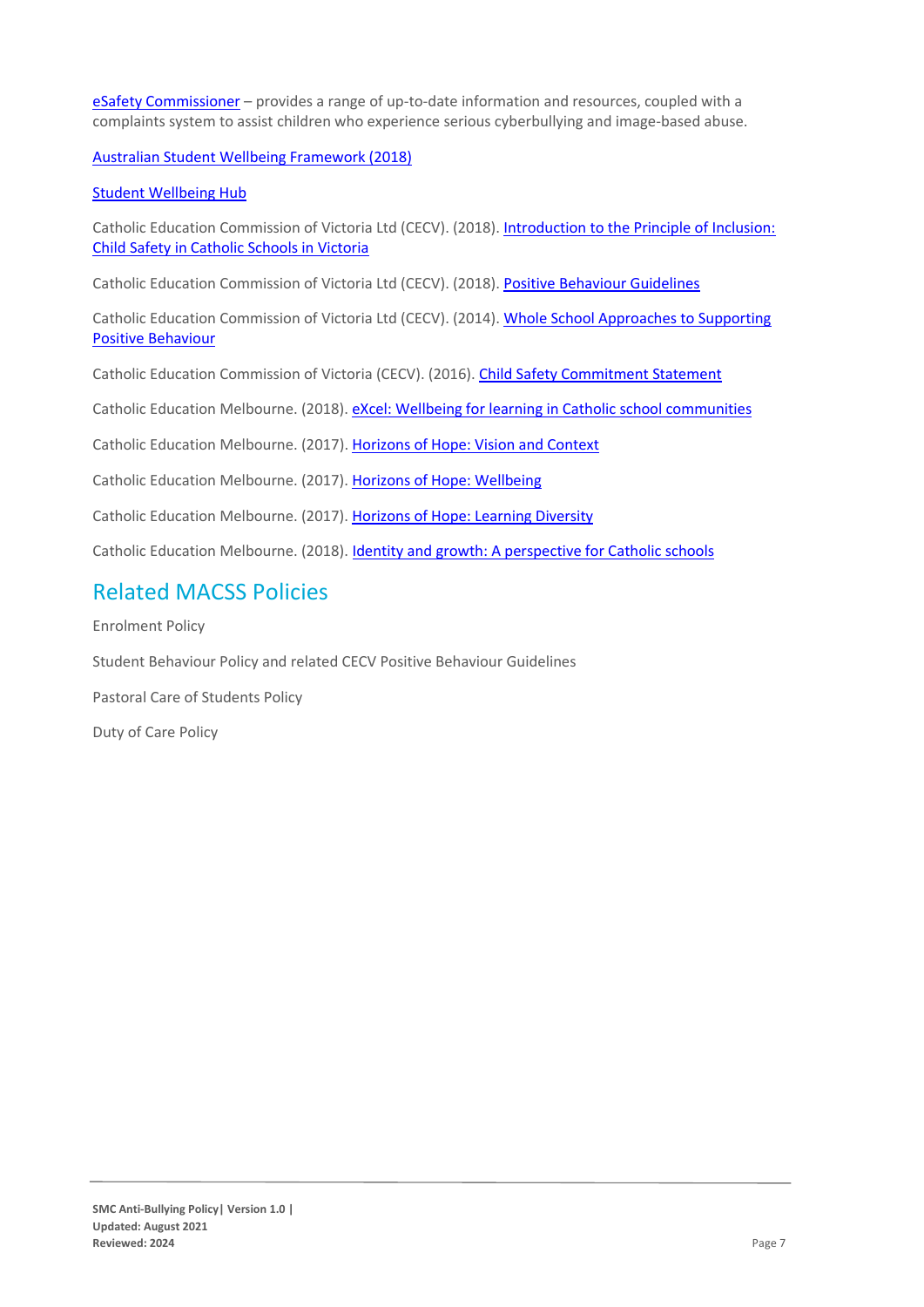# Appendix 1: Anti-Bullying Response Pathway

### **1. Policy Access and Awareness**

● Policy on the school's website; articles and resources on bullying made available through newsletter and other means.

### **2. Initial disclosure made, first response**

● School becomes aware of an incident involving possible bullying. Physical contact stopped (if this involves physical action). Safe environment established for the victim.

(St Mary's liaises with the partner school as appropriate)

## **3. Life threatening incident or Risk of Significant Harm involved?**

- Yes go to Point 6 below
- $\bullet$  No go to Point 4 below.

## **4. Information gathered on Bullying Record Keeping and Investigation form**

● Completed by a staff member – copy to principal and principal of partner school. Pay attention to acceptab offences, intent to harm, imbalance of power.

## **5. Is this bullying?**

- Yes go to Point 6 below
- No go to behaviour management as per school policy.

### **6. Informing appropriate personnel**

● Principal informs the relevant staff (teacher, leadership team etc.).

### **7. Formal information gathering**

● Principal(s) collects statements from interviews. The Investigation Form contains advice.

### **8. Case Management instituted by principal ('nominated person')**

● Anti-bullying plan adopted (refer to **Appendix 2**). Principal(s) and senior staff agree on a written anti-bullying action plan to stop the bullying, which may also involve the principal and senior staff of the partner school. Includes support for the victim. Parents/Guardians of the victim involved.

### **9. Situation monitored**

● 'Nominated person' reports as required in the anti-bullying action plan to principal.

### **10. Review of plan's effectiveness - Has the plan and the actions stopped the bullying?**

- **Yes** all records retained, monitoring continues at a lower level
- **No** matter referred to Regional Principal Consultant. Plans may be modified, additional support may be offered, suspension and or expulsion may be considered or police may be involved.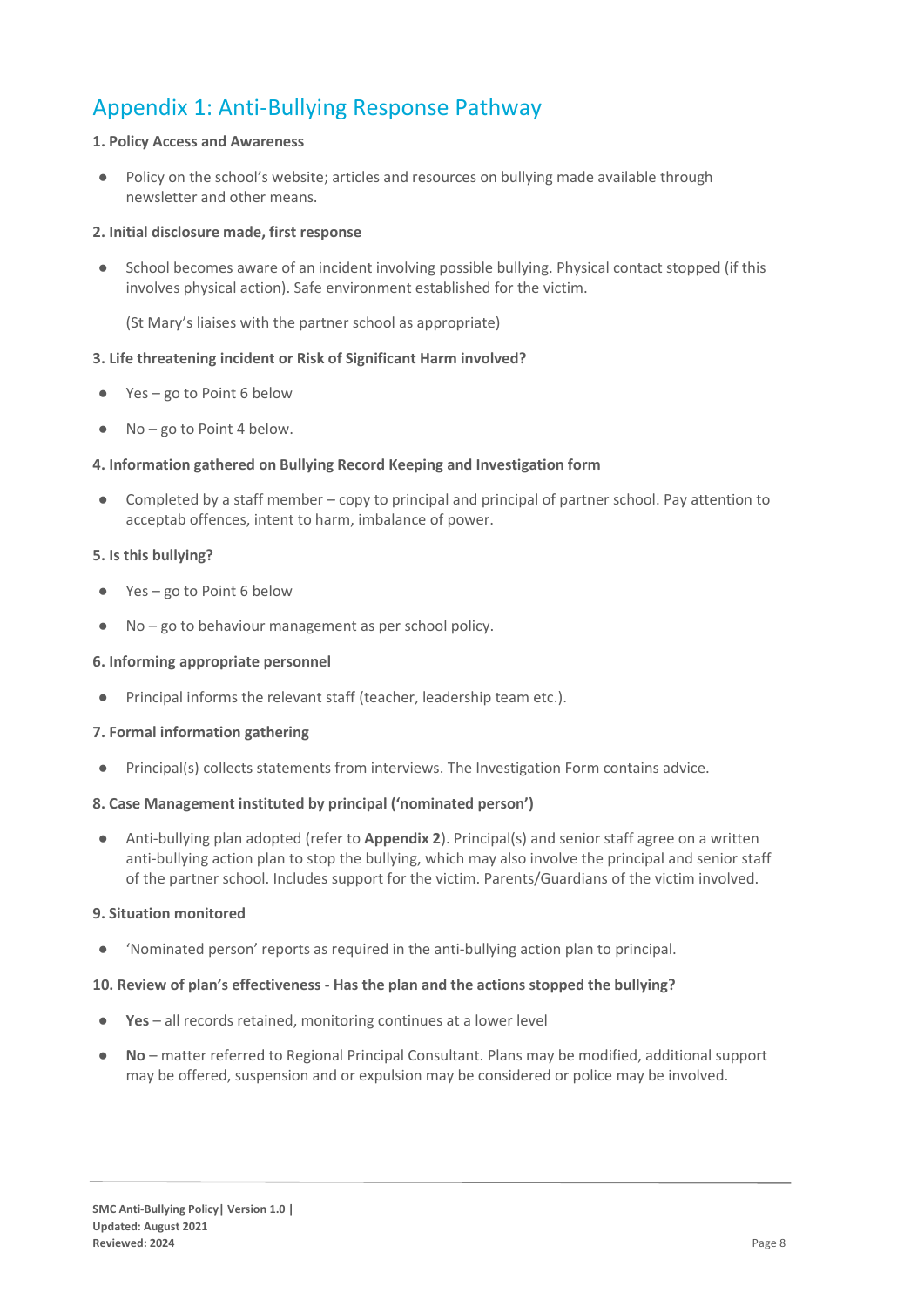# Appendix 2: School Anti-Bullying Action Plan

An action plan to support an anti-bullying response to a bullying incident should consider the following elements for inclusion:

- details specific to each situation or person
- addressing issues identified in the Investigation Form
- parent/guardian involvement and agreement, signatures required
- outlining the role of key staff in monitoring, assisting and addressing the bullying clearly listed in the plan, including staff of the partner school as appropriate to the situation.
- roles of supporting staff clearly outlined
- various support measures for victims listed (counselling, peer support, teacher contact, safe zones, etc.)
- monitoring mechanisms outlined
- sanctions and restrictions for the perpetrator(s) listed
- strategies for the instigator of the bullying incident listed (behaviour plan, assistance with empathy, counselling, family support, lunch restrictions, etc.)
- outlining the class teacher's supporting role
- first and second review points (actual date) indicated
- ongoing communication with parents/guardians.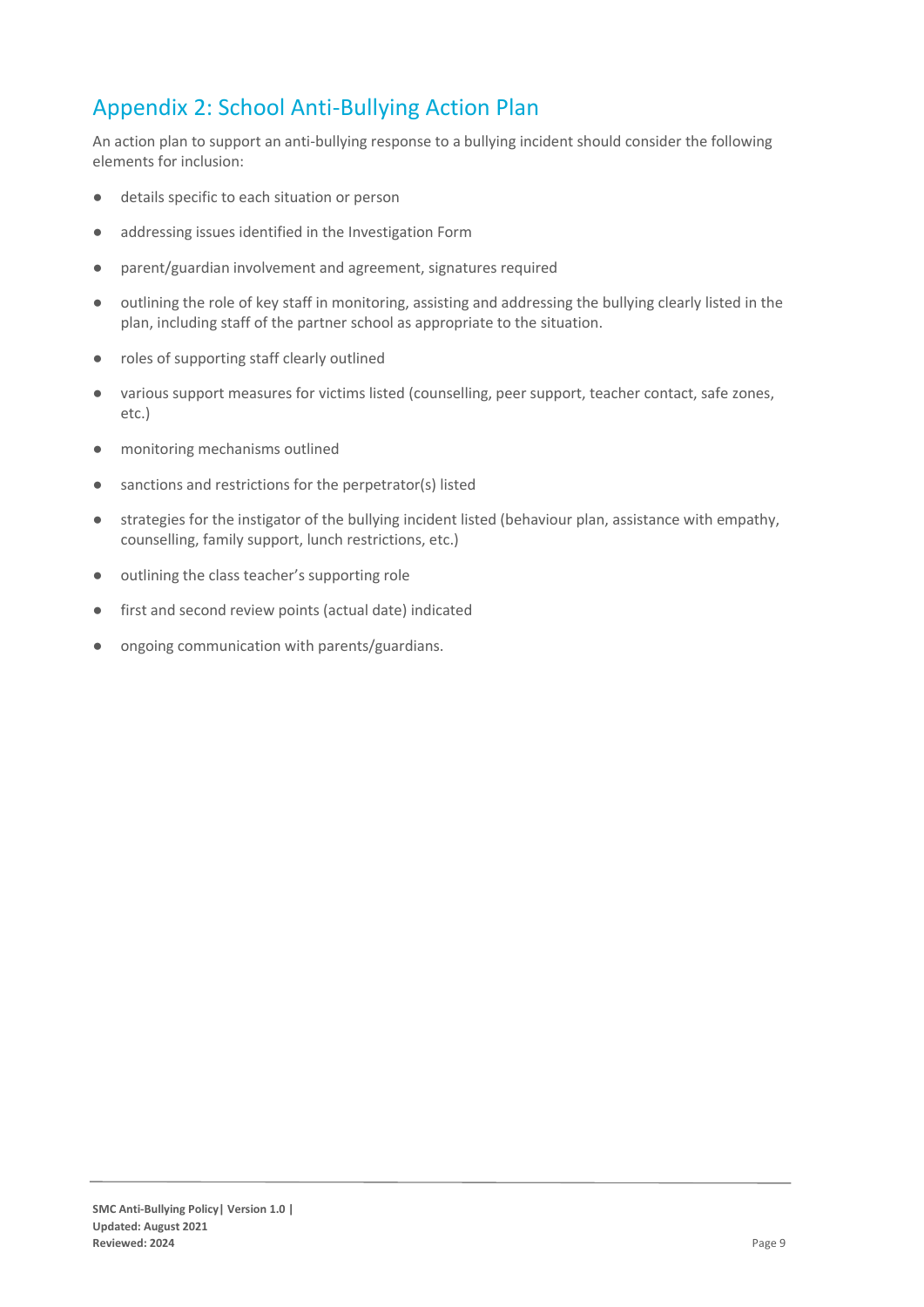# Appendix 3: Bullying Record Keeping and Investigation Tool

Bullying is a serious offence and is not acceptable in our school. All school employees are required to report alleged violations and every act of bullying will be duly investigated, and parents/guardians informed.

## **Directions:**

The *Bullying Record Keeping and Investigation Tool* is to be used when an alleged bullying incident is reported.

This document is to be confidentiality maintained in accordance with the *National Catholic Education Commission's Privacy Compliance Manual* on the CEVN website: [https://cevn.cecv.catholic.edu.au/Melb/Document-File/Polices-Compliance-and-Legal/Privacy/Privacy-](https://protect-au.mimecast.com/s/u0I6C3QNmGswxYYIY89x_?domain=aus01.safelinks.protection.outlook.com)[Compliance-Manual.aspx](https://protect-au.mimecast.com/s/u0I6C3QNmGswxYYIY89x_?domain=aus01.safelinks.protection.outlook.com)

Upon completion, the *Bullying Record Keeping and Investigation Tool* is to be filed in the appropriate student records and the incident entered into the school's database.

**Investigating Teacher/s:**

**Name of student/s involved:**

**Date / Time / Location of incident:**

**Was the incident life threatening or was the target a high-risk concern? YES / NO**

**If YES, immediately inform the principal and as appropriate:** 

| Seek medical<br>assistance                        | Inform<br>parent/carers | Contact the<br>police | Inform DHS<br>(if appropriate) | Inform the<br><b>Educational</b><br>Consultant                                                            | Inform the<br><b>Parish Priest</b> |
|---------------------------------------------------|-------------------------|-----------------------|--------------------------------|-----------------------------------------------------------------------------------------------------------|------------------------------------|
| document.                                         |                         |                       |                                | If the incident is not life threatening or the child is not a high-risk concern, continue completing this |                                    |
| Where did the incident occur? Please circle:      |                         |                       |                                |                                                                                                           |                                    |
| Online                                            | Bus/transport           | In playground         | In classroom                   | Outside school                                                                                            | Other                              |
| Who reported the alleged incident? Please circle: |                         |                       |                                |                                                                                                           |                                    |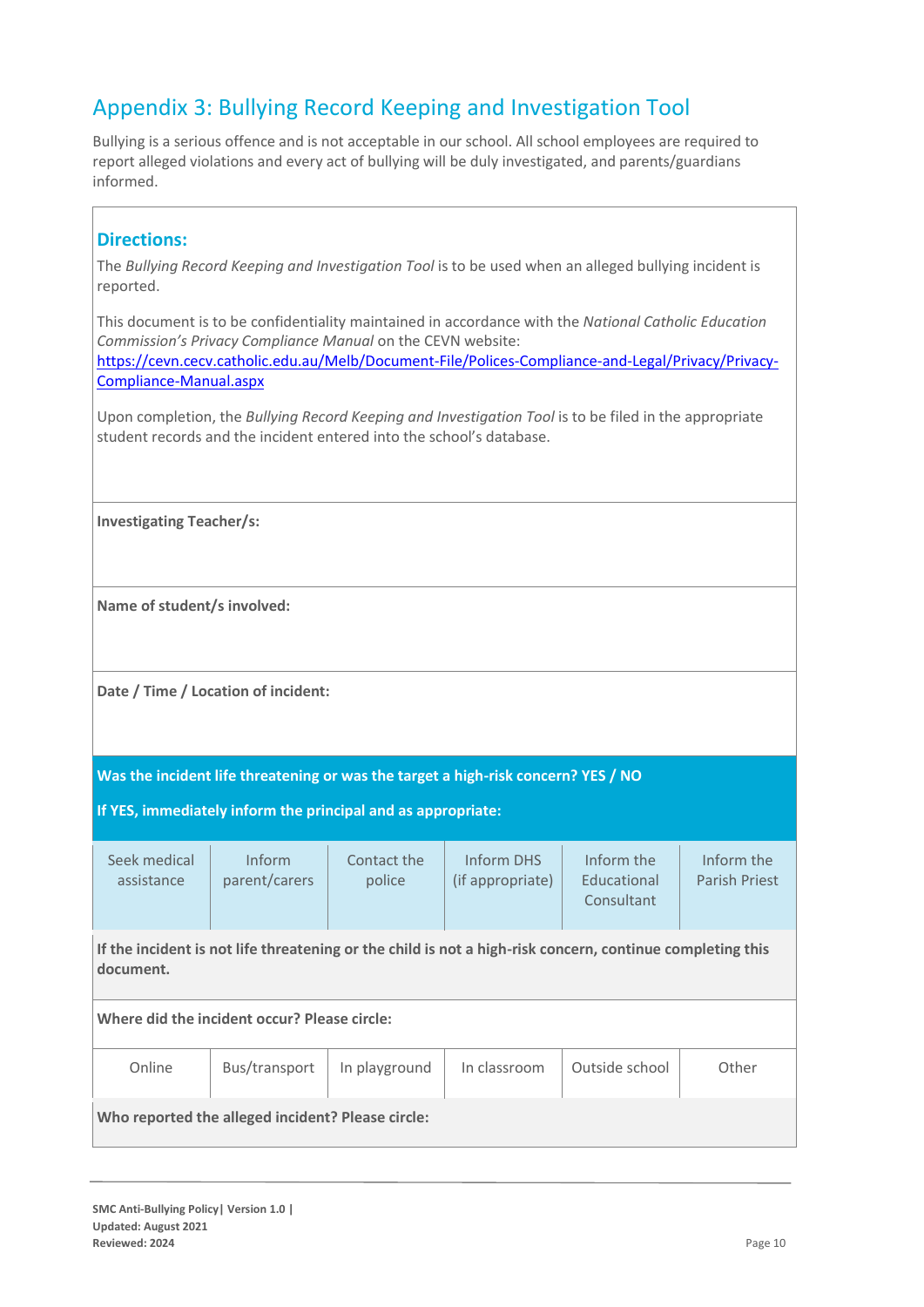| The alleged<br>victim(s)                                                                                                                                                      | Other<br>student(s)                                                | Parent/carer | Staff member | Member of<br>wider school<br>community                                                                 | Other |  |
|-------------------------------------------------------------------------------------------------------------------------------------------------------------------------------|--------------------------------------------------------------------|--------------|--------------|--------------------------------------------------------------------------------------------------------|-------|--|
|                                                                                                                                                                               | <b>Describe the incident:</b>                                      |              |              |                                                                                                        |       |  |
|                                                                                                                                                                               |                                                                    |              |              |                                                                                                        |       |  |
|                                                                                                                                                                               |                                                                    |              |              |                                                                                                        |       |  |
|                                                                                                                                                                               |                                                                    |              |              |                                                                                                        |       |  |
|                                                                                                                                                                               |                                                                    |              |              |                                                                                                        |       |  |
|                                                                                                                                                                               |                                                                    |              |              | Is there concern the alleged incident may have been influenced by any of the following? Please circle: |       |  |
| Race/culture                                                                                                                                                                  | <b>Beliefs</b>                                                     | Disability   | Gender       | Socio-economic                                                                                         | Other |  |
|                                                                                                                                                                               | Is there any relevant background/history to this alleged incident? |              |              |                                                                                                        |       |  |
| What effect is the situation having on the alleged target's wellbeing including self-esteem, physical<br>health, relationships with peers, ability to learn, absenteeism etc? |                                                                    |              |              |                                                                                                        |       |  |
|                                                                                                                                                                               |                                                                    |              |              | Were there any witnesses to this incident: (Identify student names and/or class groups)                |       |  |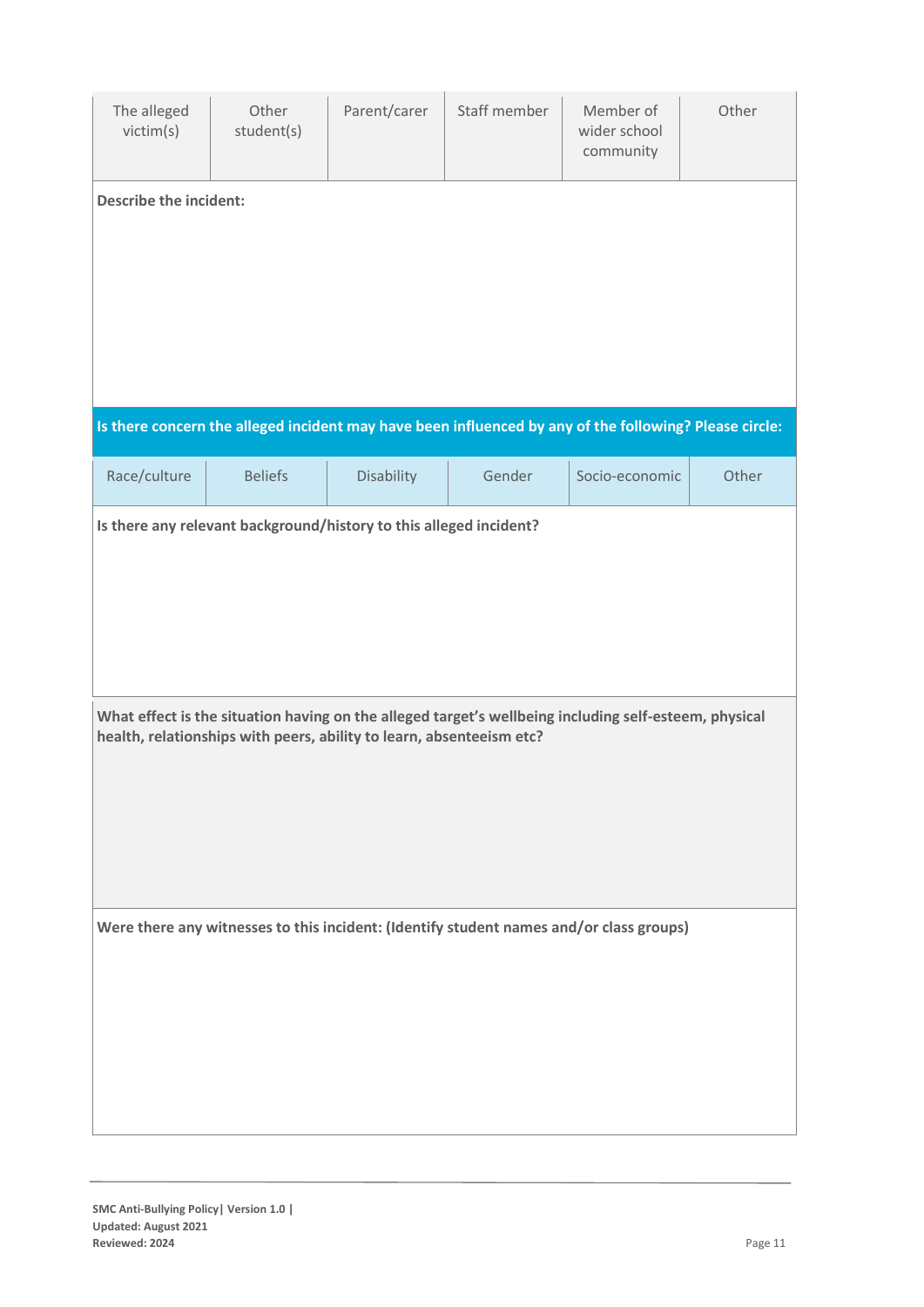| Description of the incident, according to the witness:                                                                                                                                                                                                                                   |                                                                               |                                                                          |  |  |
|------------------------------------------------------------------------------------------------------------------------------------------------------------------------------------------------------------------------------------------------------------------------------------------|-------------------------------------------------------------------------------|--------------------------------------------------------------------------|--|--|
| Did this student play an active role in the incident?                                                                                                                                                                                                                                    |                                                                               |                                                                          |  |  |
| Indicate other investigative procedures carried out. Please circle:                                                                                                                                                                                                                      |                                                                               |                                                                          |  |  |
| Interviewed parents of alleged<br>target(s)<br>Date/Time:                                                                                                                                                                                                                                | Interviewed parents of alleged<br>perpetrators(s)<br>Date/time:               | Interviewed parents of<br>witnesses/bystanders/accessories<br>Date/time: |  |  |
| Annotations on interview with parents:                                                                                                                                                                                                                                                   |                                                                               |                                                                          |  |  |
|                                                                                                                                                                                                                                                                                          | After investigation, was the allegation of bullying confirmed? Please circle: |                                                                          |  |  |
| Yes<br><b>No</b><br>If 'No', please sign below and place a copy of this document into the student(s) file and refer to schools'<br>Behaviour Management Policy as required.<br>If 'Yes', please sign below, place a copy of this document into student(s) file and refer incident to the |                                                                               |                                                                          |  |  |
| Principal or Principal's delegate.                                                                                                                                                                                                                                                       |                                                                               |                                                                          |  |  |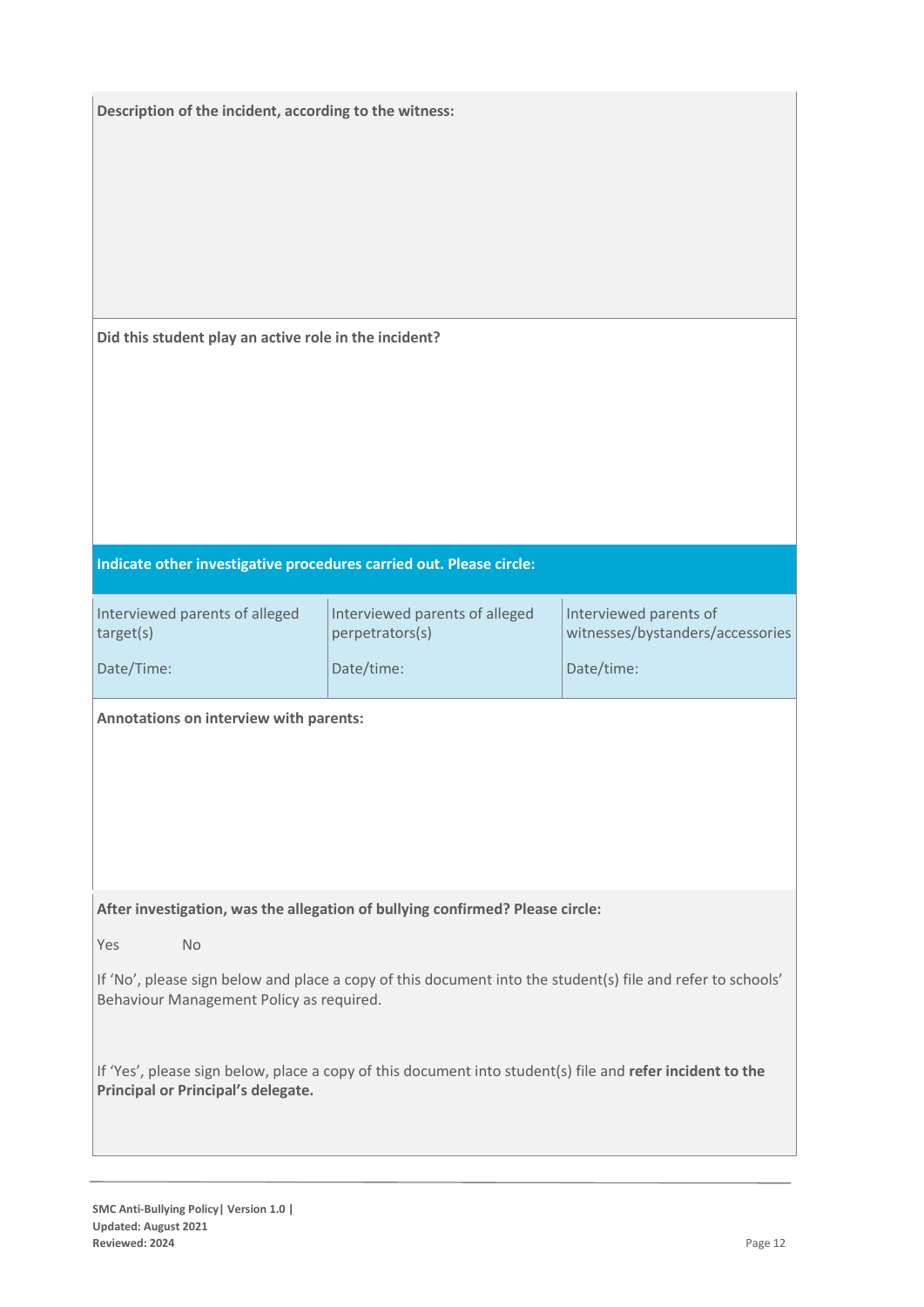| Signed:                                                                                        |  |
|------------------------------------------------------------------------------------------------|--|
|                                                                                                |  |
|                                                                                                |  |
| Date:                                                                                          |  |
|                                                                                                |  |
|                                                                                                |  |
| Where will this incident report be filed for future reference? (Include file server reference) |  |
|                                                                                                |  |
|                                                                                                |  |
|                                                                                                |  |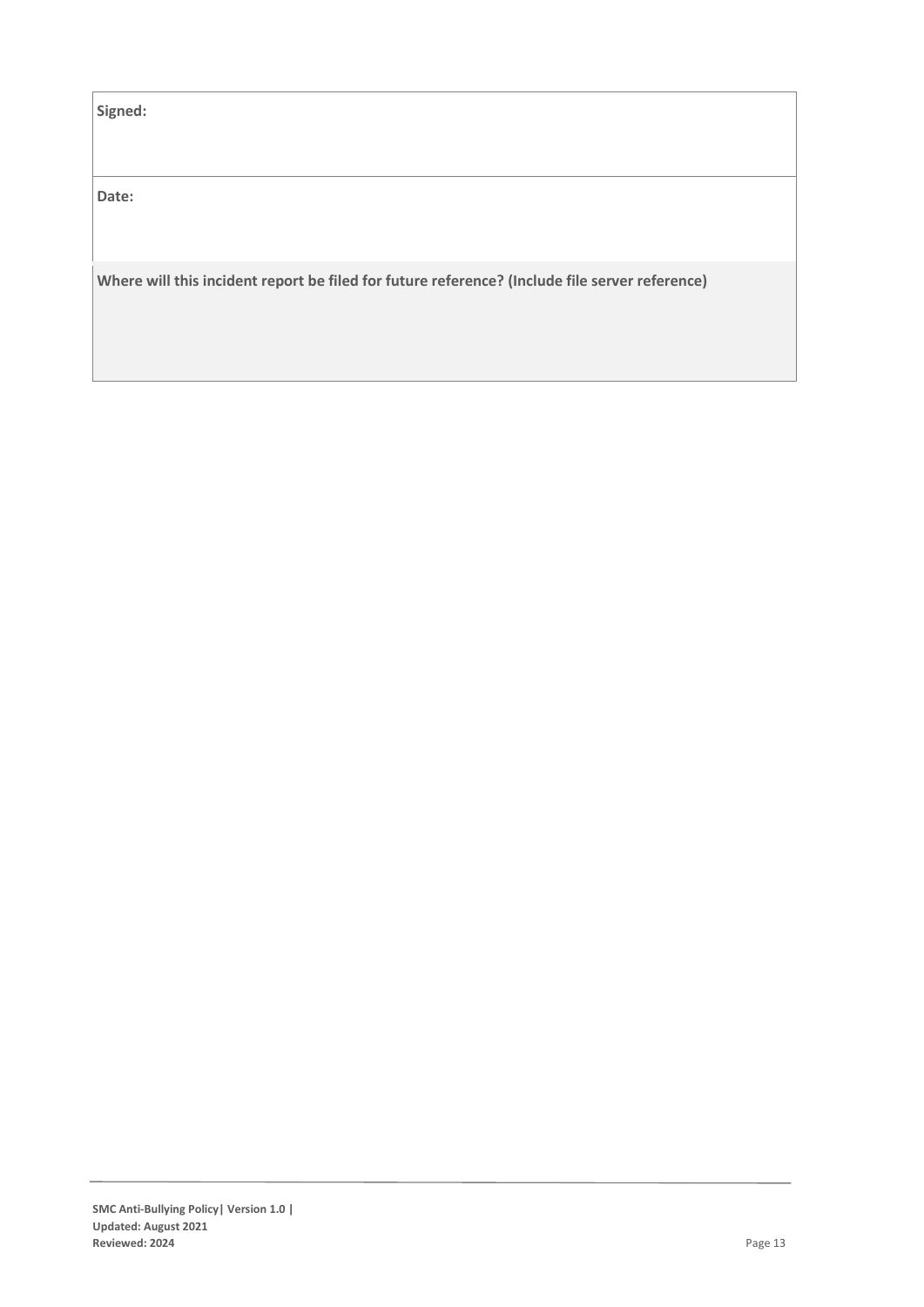# Appendix 4: Anti-bullying policy checklist for schools

| <b>ANTI-BULLYING POLICY CHECKLIST FOR SCHOOLS</b>                                                                                                                                   |   |
|-------------------------------------------------------------------------------------------------------------------------------------------------------------------------------------|---|
| YOUR BULLYING POLICY MUST:                                                                                                                                                          |   |
| Make a clear statement on the school's stance on bullying, harassment and violence                                                                                                  | П |
| Define what constitutes bullying, harassment, discrimination, violence, cyber-bullying and sexual<br>harassment and use language consistent with the Equal Opportunity legislation. | П |
| Provide information about the effects bullying has on individuals                                                                                                                   | □ |
| Be reviewed annually and involve parents and students in the process                                                                                                                | П |
| IN ACTIONS RESPONDING TO INCIDENTS, YOUR BULLYING POLICY SHOULD:                                                                                                                    |   |
| Allow for flexibility depending on the nature, severity and extent of bullying in light of natural justice<br>principles                                                            | П |
| Inform parents about serious incidents involving their child                                                                                                                        | П |
| Follow up victims and perpetrators                                                                                                                                                  | П |
| <b>COMPLAINT HANDLING PROCESSES AND REPORTING MUST CONSIDER:</b>                                                                                                                    |   |
| How is bullying reported?                                                                                                                                                           | П |
| Who is it reported to and when must it be reported?                                                                                                                                 | П |
| Responsibilities of the principal, staff, students and parents                                                                                                                      | П |
| YOUR BULLYING POLICY SHOULD BE COMMUNICATED IN THE SCHOOL COMMUNITY BY:                                                                                                             |   |

Ensuring students/parents/teachers/community receives a copy of the policy (and consider how, and □ when a copy is provided?)

Making sure the policy is placed on the school's website and is communicated regularly (for instance  $\Box$ in assembly)

**RECORD POLICY IMPLEMENTATION BY:** 

Documenting processes and forms used such as action plans, reporting forms, bullying register, follow-up documentation forms, advice to parents/students/staff  $\Box$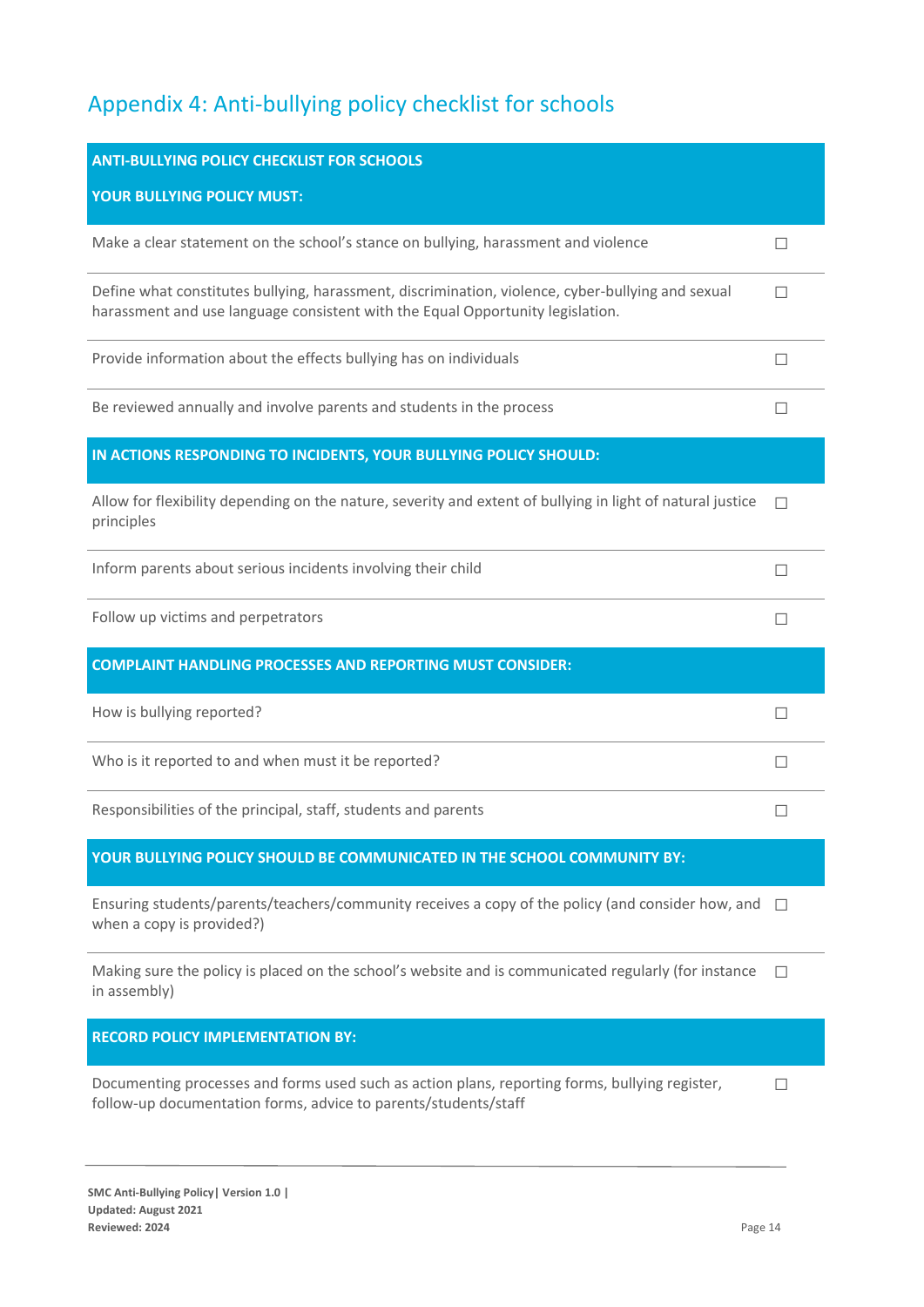| <b>PREVENTION AND INTERVENTION:</b>                                                                                                                        |  |
|------------------------------------------------------------------------------------------------------------------------------------------------------------|--|
| Ensure all prevention, intervention and post-intervention strategies that are used are well<br>documented                                                  |  |
| Document how bullying is addressed through the curriculum                                                                                                  |  |
| <b>TRAINING AND DEVELOPMENT:</b>                                                                                                                           |  |
| Provide training and development to teachers, parents and students (and decide who will provide<br>this training and development, as well as how and when) |  |
|                                                                                                                                                            |  |